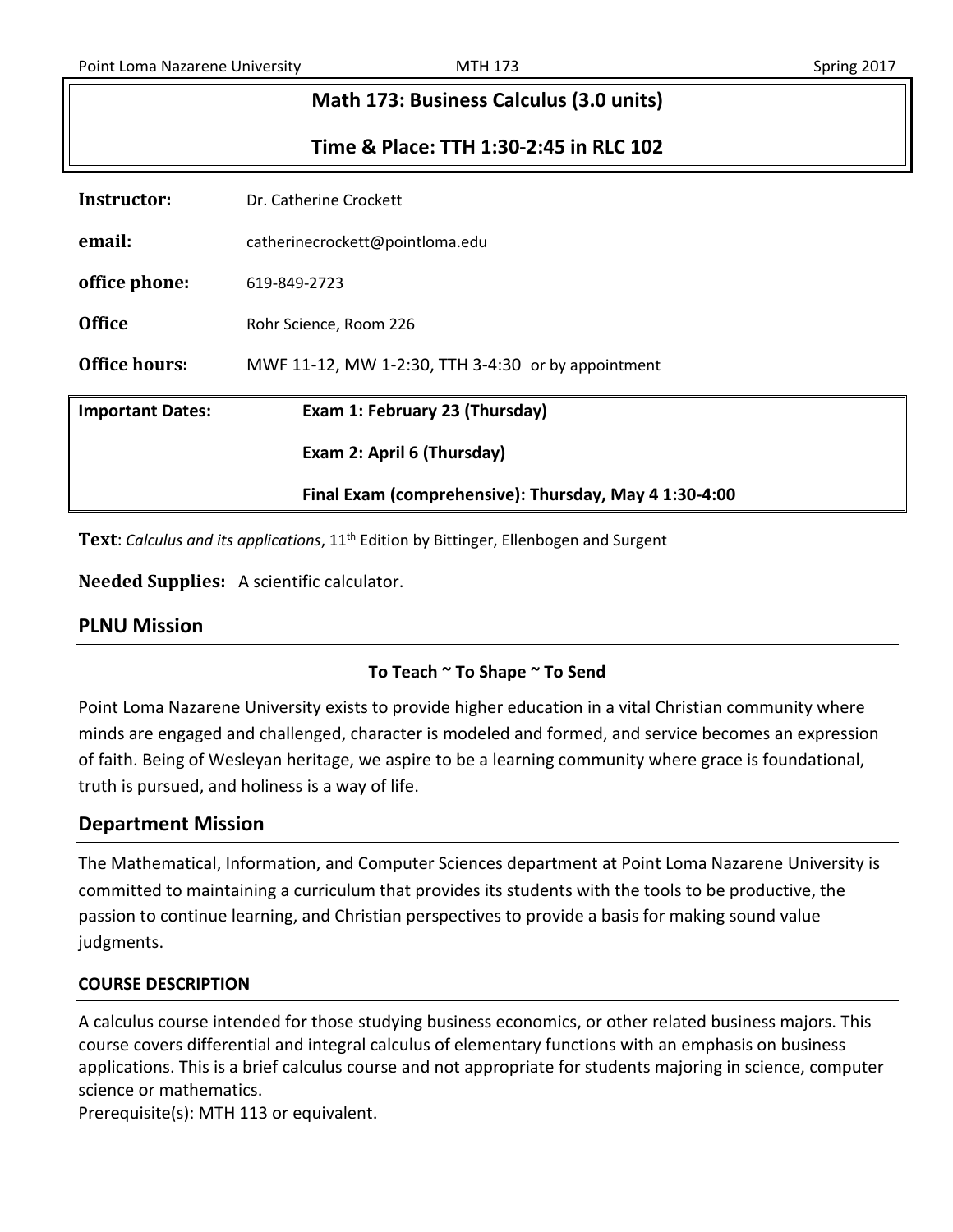#### Point Loma Nazarene University **MTH 173** MTH 173 Spring 2017

This course is one of the components of the General Education Program at Point Loma Nazarene University, in support of the general education learning outcome: *Quantitative Reasoning: Students will be able to solve problems that are quantitative in nature*. The purpose of general education is to provide a common educational experience, to develop essential skills, and to provide a broad cultural background for personal and professional growth.

#### **LEARNING OUTCOMES**

*GE Learning Outcome:* 

- Students will be able to solve problems that are quantitative in nature:
- Students will be able to formulate a mathematical model from a verbal description of a problem.
- Students will be able it solve non-routine problems using logic and quantitative techniques.
- Students will be able to construct solutions to problems using computational techniques

*Course Learning Outcomes:*

- Students will be able to find the derivatives of elementary functions.
- Students will be able to find the anti-derivatives (integral) of elementary functions.
- Students will be able to apply differentiation and integration to solve business problems.

#### **ASSESSMENT AND GRADING**

Grades for the course will be based on:

| Exams (2 at 250 points each) | 500 points   |
|------------------------------|--------------|
| Homework                     | 250 points   |
| Final exam (comprehensive)   | 250 points   |
| Total:                       | 1,000 points |

**Grading Scale:** Approximate minimal percentages required to obtain a given grade are:

|             | [87.5,90]    | [77.5, 80]   | [67.5, 70]   | [0,60) |
|-------------|--------------|--------------|--------------|--------|
| [92.5, 100] | [82.5, 87.5] | [72.5, 77.5] | [62.5, 67.5] |        |
| [90, 92.5)  | [80, 82.5]   | [70, 72.5]   | [60, 62.5]   |        |

# Grades in percentages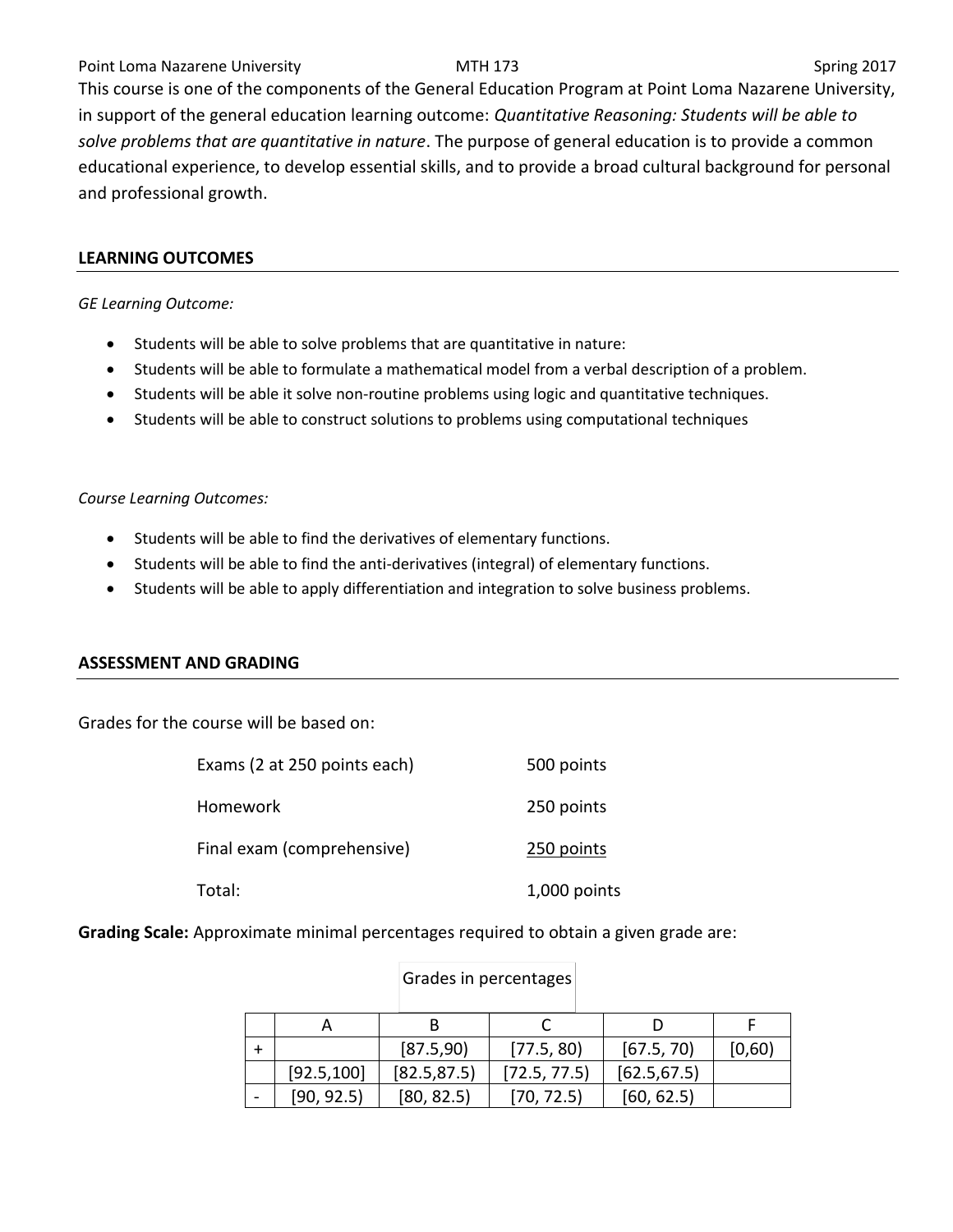Point Loma Nazarene University **MTH 173** NOST 100 Spring 2017

\*A percentage score lower than 60.0% will result in a course grade of F. Failure to pass at least one of the two exams or the final exam will result in a course grade of F regardless of all other grade components.

**Homework (25%):** Homework will be assigned every class meeting. All homework assigned in a week will be due **at the start of class** the next Thursday. A homework assignment is late if it is not received at the start of the class on the due date. No late homework will be accepted except by prior arrangement (with me) or with a documented emergency. However, the two lowest homework scores will be dropped.

The object of the homework is to learn how to do the problems so there should be calculations on your homework using the terminology and methods of the class and not just an answer. Please be sure that your homework is stapled together and the problems are in order. Homework will be scored on a combination of completeness (with work shown) and correctness. A random selection (the same for all people) of the problems will be graded on any homework assignment

**Exams (25% each):** There are two in-class exams. If you do not take an exam you will receive a zero for it. Late exams may be taken only by prior arrangement with me or a well-documented emergency beyond your control. The examination schedule is included in the daily schedule. I do not intend to accept excuses such as poor communication with parents, benefactors, sport team sponsors and/or travel agents.

**Final Exam (25%)**: The final is **comprehensive and is given on Thursday, May 4 1:30 to 4:00**. The final exam date and time is set by the university at the beginning of the semester and may not be changed by the instructor.

**Class Enrollment:** It is the student's responsibility to maintain his/her class schedule. Should the need arise to drop this course (personal emergencies, poor performance, etc.), the student has the responsibility to follow through (provided the drop date meets the stated calendar deadline established by the university), not the instructor. Simply ceasing to attend this course or failing to follow through to arrange for a change of registration (drop/add) may easily result in a grade of F on the official transcript.

**Side Note:** Turn off any cell phone, pager or things that make noise while you are in class. Also, do not text or work on other classes while in class -to do so is disrespectful to your classmates and me. You may be asked to leave the class for such behavior, resulting in an absence.

# **General Advice:**

You learn mathematics by doing it yourself. You should expect to spend approximately two hours outside of class for every one hour in class working on homework and going over concepts. When doing homework, please note it is normal to not be able to do every problem correct on the first attempt. Do not be discouraged, instead seek help.

For information about the class, homework assignments, handouts or grades, please log onto canvas.pointloma.edu. There you will find all of this class information. Please let me know if you can't access the class information or have any questions.

Sources of Help:

- 1. Me. If you have questions, ask me. See my office hours or email [catherinecrockett@pointloma.edu](mailto:catherinecrockett@pointloma.edu)
- 2. Other classmates. Form study groups! Work together!
- 3. The MLC (in Rohr science room 230)- schedule posted outside the room.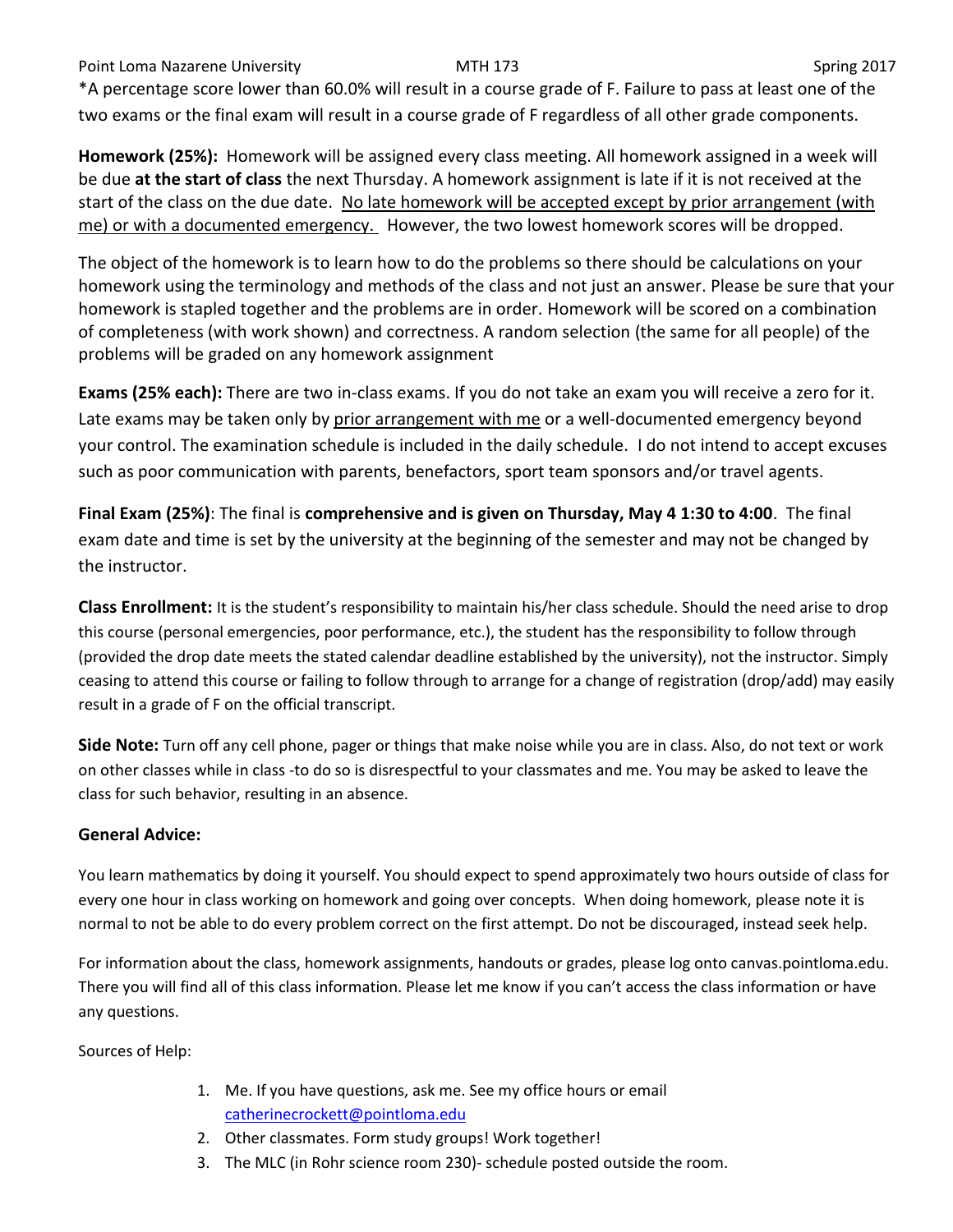# **University Policies:**

### **FINAL EXAMINATION POLICY**

The final exam date and time is set by the university at the beginning of the semester and may not be changed by the instructor. This schedule can be found on the university website and in the course calendar. No requests for early examinations will be approved. Only in the case that a student is required to take three exams during the same day of finals week, is an instructor authorized to consider changing the exam date and time for that particular student.

# **PLNU COPYRIGHT POLICY**

Point Loma Nazarene University, as a non-profit educational institution, is entitled by law to use materials protected by the US Copyright Act for classroom education. Any use of those materials outside the class may violate the law.

# **Credit Hour**

In the interest of providing sufficient time to accomplish the stated course learning outcomes, this class meets the PLNU credit hour policy for a 4-unit class delivered over 15 weeks. Specific details about how the class meets the credit hour requirements can be provided upon request.

#### **PLNU ACADEMIC HONESTY POLICY**

Students should demonstrate academic honesty by doing original work and by giving appropriate credit to the ideas of others. Academic dishonesty is the act of presenting information, ideas, and/or concepts as one's own when in reality they are the results of another person's creativity and effort. A faculty member who believes a situation involving academic dishonesty has been detected may assign a failing grade for that assignment or examination, or, depending on the seriousness of the offense, for the course. Faculty should follow and students may appeal using the procedure in the university Catalog. See [Academic Policies](http://catalog.pointloma.edu/content.php?catoid=18&navoid=1278) for definitions of kinds of academic dishonesty and for further policy information.

# **PLNU ACADEMIC ACCOMMODATIONS POLICY**

If you have a diagnosed disability, please contact PLNU's Disability Resource Center (DRC) within the first two weeks of class to demonstrate need and to register for accommodation by phone at 619-849-2486 or by e-mail at **DRC@pointloma.edu. See [Disability Resource Center](http://www.pointloma.edu/experience/offices/administrative-offices/academic-advising-office/disability-resource-center) for additional information.** 

# **PLNU ATTENDANCE AND PARTICIPATION POLICY**

Attendance is expected at each class session. In the event of an absence you are responsible for the material covered in class and the assignments given that day.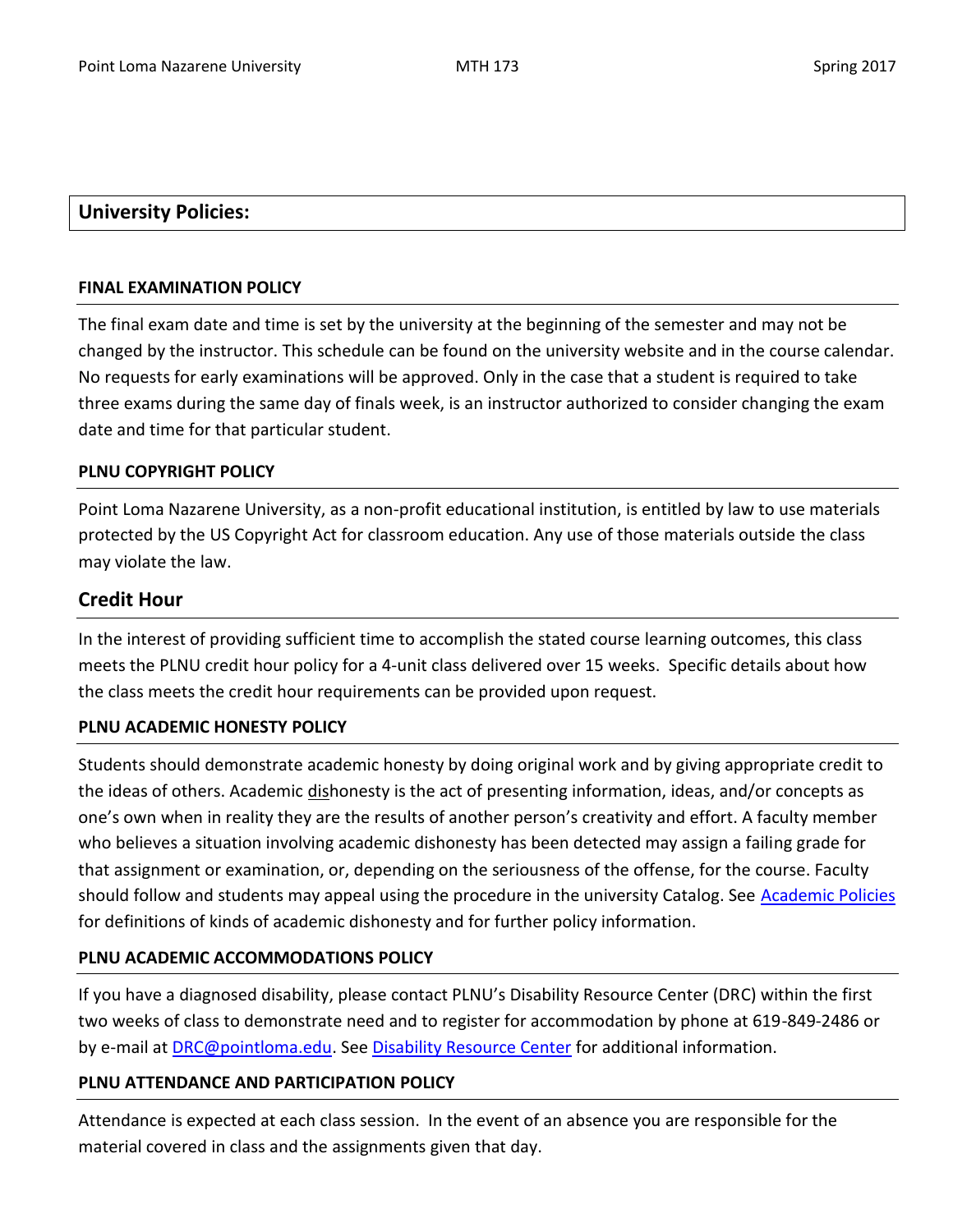#### Point Loma Nazarene University **MTH 173** MTH 173 Spring 2017

Regular and punctual attendance at all classes is considered essential to optimum academic achievement. If the student is absent from more than 10 percent of class meetings, the faculty member can file a written report which may result in de-enrollment. If the absences exceed 20 percent, the student may be deenrolled without notice until the university drop date or, after that date, receive the appropriate grade for their work and participation. See

[http://catalog.pointloma.edu/content.php?catoid=24&navoid=1581#Class\\_Attendance](http://catalog.pointloma.edu/content.php?catoid=24&navoid=1581#Class_Attendance) in the Undergraduate Academic Catalog.

# **Course Schedule:**

Please note this schedule is tentative. Any changes will be announced.

| week           | Monday     | Tuesday      | Wednesday                | Thursday     | Friday |
|----------------|------------|--------------|--------------------------|--------------|--------|
| $\mathbf{1}$   | 1/9        | 1/10         | 1/11                     | 1/12         | 1/13   |
| $1/9-$         | No class   | Monday       |                          | Chapter R    |        |
| 1/13           |            | schedule     |                          |              |        |
|                |            | No class     |                          |              |        |
| $\overline{2}$ | 1/16       | 1/17         | 1/18                     | 1/19         | 1/20   |
| $1/16 -$       | No Class   | Sections     |                          | Sections 1.3 |        |
| 1/20           | <b>MLK</b> | 1.1&1.2      |                          | & 1.4        |        |
|                |            |              |                          |              |        |
| $\overline{3}$ | 1/23       | 1/24         | 1/25                     | 1/26         | 1/27   |
| $1/23-$        |            | Sections 1.4 |                          | Sections 1.5 |        |
| 1/27           |            | & 1.5        |                          | & 1.6        |        |
| $\overline{4}$ | 1/30       | 1/31         |                          | 2/2          | 2/3    |
| $1/30-$        |            | Sections 1.6 | 2/1                      | Section 1.7  |        |
| 2/3            |            | &1.7         |                          |              |        |
| $\overline{5}$ | 2/6        | 2/7          | 2/8                      | 2/9          | 2/10   |
| $2/6-$         |            | Section 2.1  |                          | Section 2.2  |        |
| 2/10           |            |              |                          |              |        |
| $6\phantom{a}$ | 2/13       | 2/14         | 2/15                     | 2/16         | 2/17   |
| $2/13-$        |            | Sections 2.3 |                          | Section 2.5  |        |
| 2/17           |            | & 2.4        |                          |              |        |
| 7 <sup>7</sup> | 2/20       | 2/21         | 2/22                     | 2/23         | 2/24   |
| $2/20-$        |            | Review for   |                          | Exam #1      |        |
| 2/24           |            | Exam #1      |                          |              |        |
| 8              | 2/27       | 2/28         | 3/1                      | 3/2          | 3/3    |
| $2/27 -$       |            | Sections 2.6 |                          | Sections 2.7 |        |
| 3/3            |            | & 2.7        |                          | & 2.8        |        |
|                |            |              | Spring Break- no classes |              |        |
| 9              | 3/13       | 3/14         | 3/15                     | 3/16         | 3/17   |
| $3/13-$        |            | Sections 3.1 |                          | Sections 3.2 |        |
| 3/17           |            | & 3.2        |                          | & 3.3        |        |
|                |            |              |                          |              |        |
| 10             | 3/20       | 3/21         | 3/22                     | 3/23         | 3/24   |
| $3/20-$        |            | Sections 3.4 |                          | Sections 3.5 |        |
| 3/24           |            | & 3.5        |                          | & 3.6        |        |
| 11             | 3/27       | 3/28         | 3/29                     | 3/30         | 3/31   |
|                |            |              |                          |              |        |